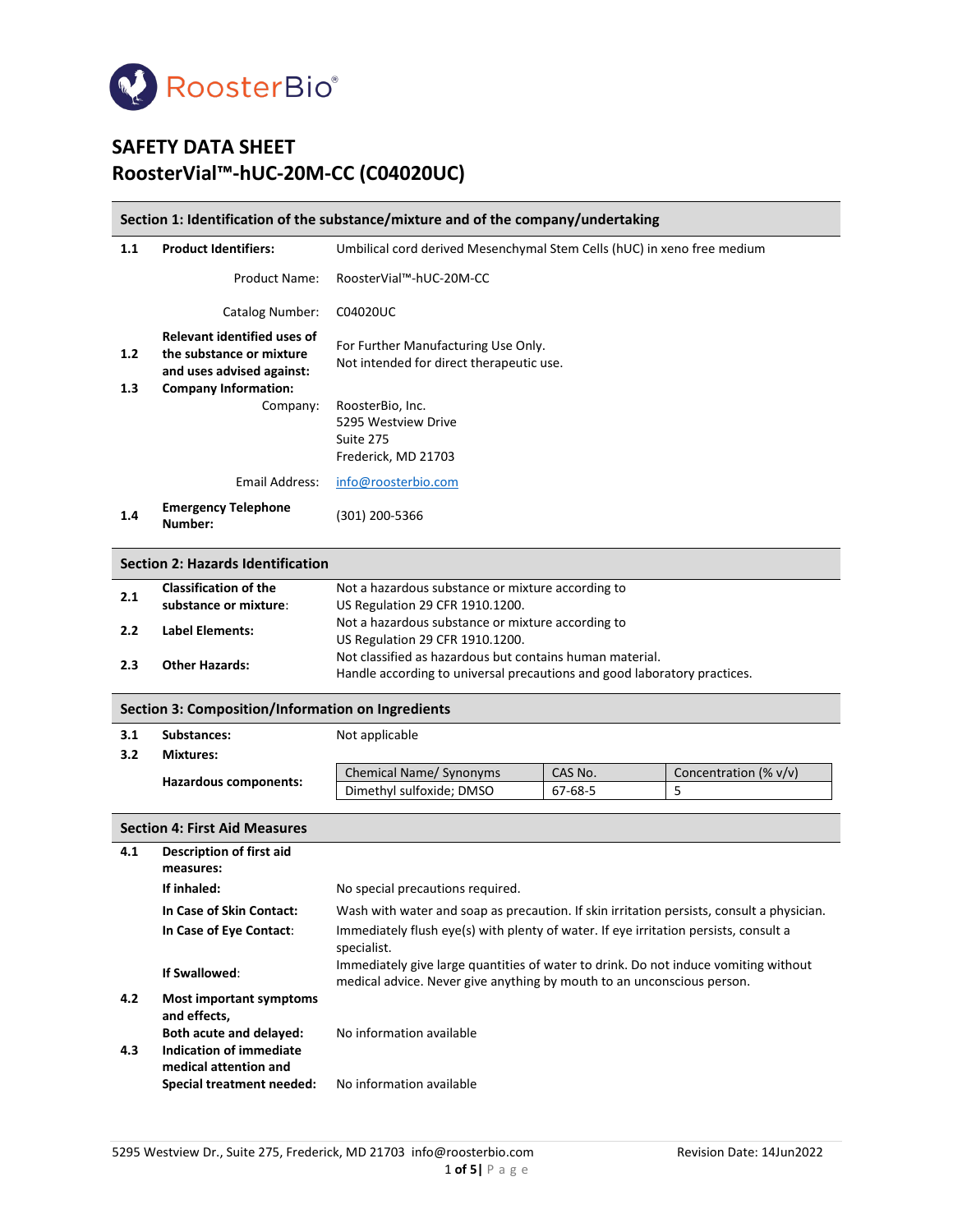

### **Section 5: Fire Fighting Measures**

| 5.1 | <b>Extinguishing Media</b>                                     |                                                                |
|-----|----------------------------------------------------------------|----------------------------------------------------------------|
|     | Suitable extinguishing<br>media:                               | Use water spray, foam, or dry powder.                          |
|     | Special hazards arising                                        |                                                                |
| 5.2 | from the substance<br>or mixture:                              | No hazardous combustion products are known.                    |
| 5.3 | <b>Precautions for fire-</b><br>fighters:                      | In the event of fire, wear self-contained breathing apparatus. |
|     | <b>Further information:</b>                                    | Use water spray to cool unopened containers.                   |
|     | <b>Section 6: Accidental Release Measures</b>                  |                                                                |
| 6.1 | Personal precautions,<br>protective equipment<br>and emergency |                                                                |
| 6.2 | procedures:<br>Environmental                                   | Use personal protective equipment (refer to Section 8).        |

| 6.2 | Environmental                    |                                                                          |
|-----|----------------------------------|--------------------------------------------------------------------------|
|     | precautions:                     | Prevent product from entering drains.                                    |
| 6.3 | <b>Methods and materials for</b> | Contain spillage                                                         |
|     | containment and                  | Collect with inert absorbent material                                    |
|     | clean up:                        | Place in container for disposal according to local/national regulations. |
| 6.4 | <b>Other information:</b>        | None.                                                                    |

|                             | Section 7: Handling and Storage |                                                                                                      |
|-----------------------------|---------------------------------|------------------------------------------------------------------------------------------------------|
| 7.1                         | Handling:                       | Refer to section 8.<br>Handle using universal precautions, laboratory hygiene, and safety practices. |
| 7.2                         | Storage:                        | Store frozen in a tightly closed container at liquid Nitrogen, vapor phase, until use.               |
| Specific end use(s):<br>7.3 |                                 | Refer to instructions for use.                                                                       |

### **Section 8: Exposure Controls/Personal Protection**

#### **8.1 Control Parameters**

| Components with control                 | <b>Chemical Name</b>       | CAS No. | Value Type                          | <b>Control Parameters</b>                                                                   | <b>Basis</b> |
|-----------------------------------------|----------------------------|---------|-------------------------------------|---------------------------------------------------------------------------------------------|--------------|
| parameters:                             | Dimethyl sulfoxide; DMSO   | 67-68-5 | <b>TWA</b>                          | $250$ ppm                                                                                   | WEEL         |
| <b>Exposure controls</b>                |                            |         |                                     |                                                                                             |              |
| <b>Engineering measures:</b>            | Avoid splashes.            |         |                                     |                                                                                             |              |
| <b>Personal Protective</b><br>Equipment |                            |         |                                     |                                                                                             |              |
| <b>Respiratory Protection:</b>          |                            |         |                                     |                                                                                             |              |
| Hand Protection:                        | Chemical resistant gloves. |         |                                     |                                                                                             |              |
| Eye/Face Protection:                    | Safety glasses or goggles. |         |                                     |                                                                                             |              |
| Skin/Body Protection:                   |                            |         |                                     |                                                                                             |              |
|                                         |                            |         | Respirator protection not required. | No special protective equipment required.<br>Appropriate clothing to prevent skin exposure. |              |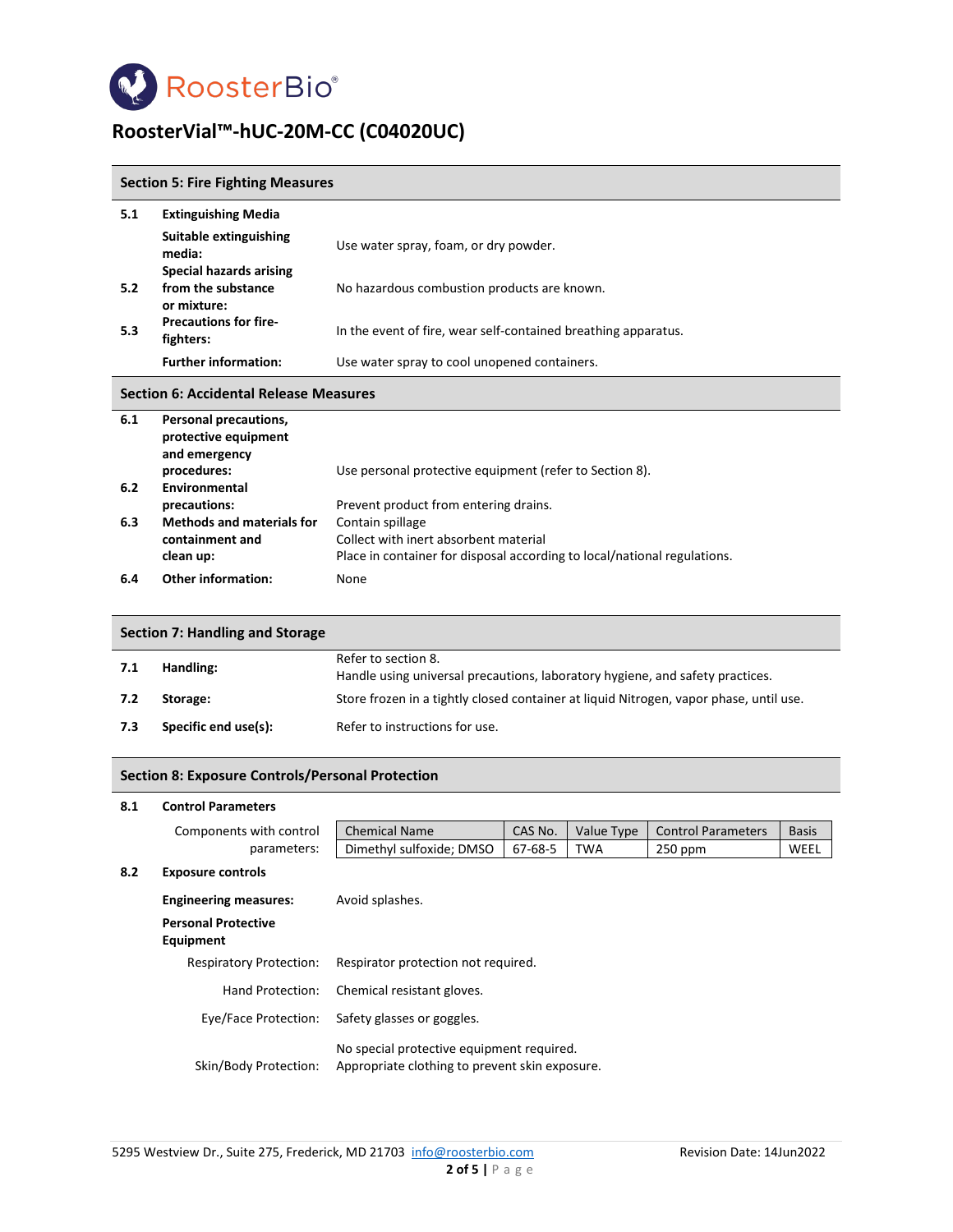

### **Section 9: Physical and Chemical Properties**

| 9.1 | Information on basic physical and chemical properties |                                                                                                             |
|-----|-------------------------------------------------------|-------------------------------------------------------------------------------------------------------------|
|     | Appearance:                                           | Liquid                                                                                                      |
|     | Color:                                                | Clear                                                                                                       |
|     | Odor:                                                 | No data available                                                                                           |
|     | Odor Threshold:                                       | No data available                                                                                           |
|     | pH:                                                   | No data available                                                                                           |
|     | Freezing point:                                       | No data available                                                                                           |
|     | Boiling point/boiling range:                          | No data available                                                                                           |
|     | Flash point:                                          | No data available                                                                                           |
|     | Evaporation rate:                                     | No data available                                                                                           |
|     | Flammability (solid, gas)                             | No data available                                                                                           |
|     | Upper explosion limit:                                | No data available                                                                                           |
|     | Lower explosion limit:                                | No data available                                                                                           |
|     | Vapor pressure:                                       | No data available                                                                                           |
|     | Relative vapor density:                               | No data available                                                                                           |
|     | Relative density:                                     | No data available                                                                                           |
|     | Density:                                              | No data available                                                                                           |
|     | Solubilities(ies)                                     |                                                                                                             |
|     | Water solubility:                                     | Soluble                                                                                                     |
|     | Partition coefficient: n-<br>octanol/water:           | No data available                                                                                           |
|     | Auto-ignition temperature:                            | No data available                                                                                           |
|     | Decomposition<br>temperature:                         | No data available                                                                                           |
|     | Viscosity:                                            | No data available                                                                                           |
|     | Explosive properties:                                 | Does not apply, substance is not explosive.<br>There are no chemicals associated with explosive properties. |
|     | Oxidizing properties:                                 | Does not apply, substance is not oxidizing.<br>There are no chemicals associated with oxidizing properties. |
| 9.2 | <b>Other Information</b>                              | No data available                                                                                           |

#### **Section 10: Stability and Reactivity**

| 10.1 | Reactivity:                                  | Stable under recommended storage conditions. |
|------|----------------------------------------------|----------------------------------------------|
| 10.2 | <b>Chemical stability:</b>                   | Stable under normal conditions.              |
| 10.3 | <b>Possibility of hazardous</b><br>reactions | Stable under normal conditions.              |
| 10.4 | <b>Conditions to avoid:</b>                  | No data available                            |
| 10.5 | Incompatible materials:                      | Strong oxidizing agents.                     |
| 10.6 | <b>Hazardous decomposition</b><br>products:  | No decomposition if stored normally.         |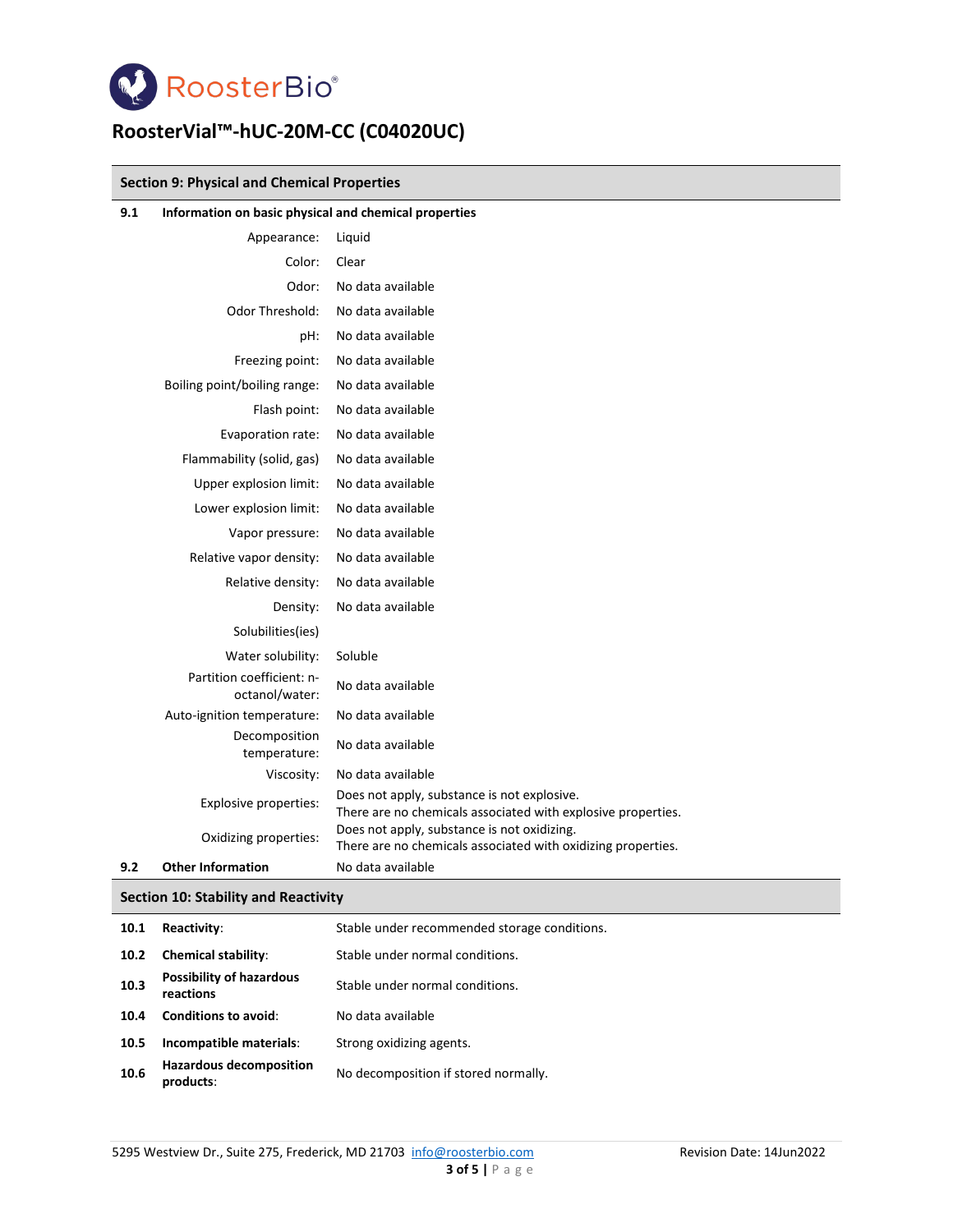

#### **Section 11: Toxicological Information**

| 11.1 | Information on<br>toxicological effects                                |                                                                                                                                                     |
|------|------------------------------------------------------------------------|-----------------------------------------------------------------------------------------------------------------------------------------------------|
|      | <b>Acute toxicity:</b>                                                 | No data available                                                                                                                                   |
|      | Inhalation:                                                            | No data available                                                                                                                                   |
|      | Dermal:                                                                | No data available                                                                                                                                   |
|      | Skin corrosion/irritation:                                             | No data available                                                                                                                                   |
|      | Serious eye damage/eye<br>irritation:                                  | No data available                                                                                                                                   |
|      | <b>Respiratory or skin</b><br>sensitization:                           | No data available                                                                                                                                   |
|      | Germ cell mutagenicity:                                                | No data available                                                                                                                                   |
|      | Carcinogenicity<br>(IARC/OSHA/NTP/ACGIH):                              | No component of this product present at levels greater than or equal to 0.1% is<br>identified as probable, possible, or confirmed human carcinogen. |
|      | <b>Reproductive toxicity:</b>                                          | No data available                                                                                                                                   |
|      | Specific target organ<br>toxicity single/<br><b>Repeated exposure:</b> | No data available                                                                                                                                   |
|      | <b>Aspiration hazard:</b>                                              | No data available                                                                                                                                   |
|      | <b>Further Information:</b>                                            | No additional data is available on the product itself.                                                                                              |

#### **Section 12: Ecological Information**

| 12.1 | Toxicity:                                     | No data available |
|------|-----------------------------------------------|-------------------|
| 12.2 | <b>Persistence and</b><br>degradability:      | No data available |
| 12.3 | <b>Bioaccumulative potential:</b>             | No data available |
| 12.4 | Mobility in soil:                             | No data available |
| 12.5 | <b>Results of PBT and vPVB</b><br>assessment: | No data available |
| 12.6 | Other adverse effects:                        | No data available |
|      |                                               |                   |

#### **Section 13: Disposal Considerations**

| 13.1 | Waste treatment | Dispose of contents/container in accordance with local regulation. |
|------|-----------------|--------------------------------------------------------------------|
|      | methods:        | Contact waste disposal services.                                   |